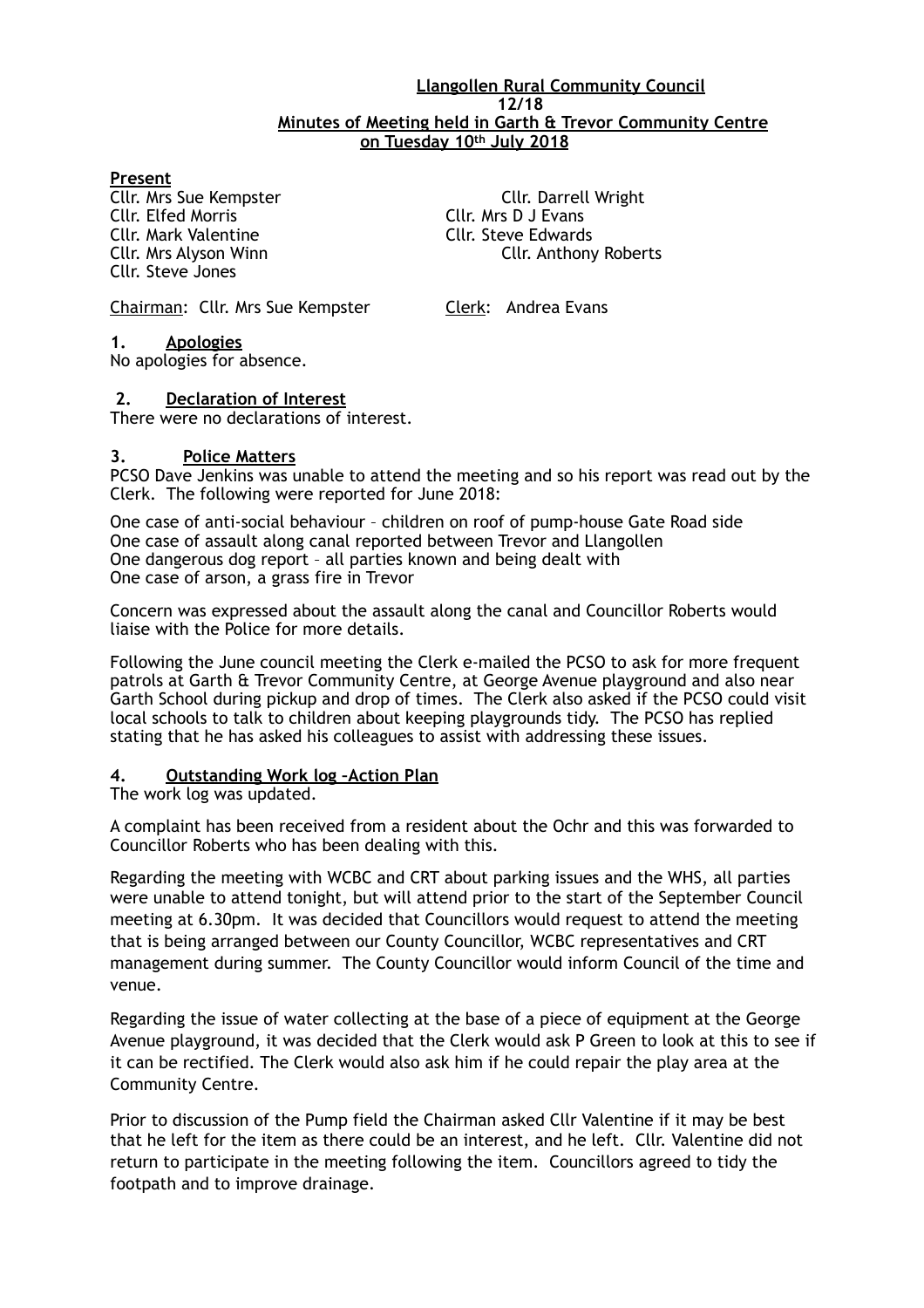## **13/18**

There had been complaints of rubbish being left on the roads of the Trevor estate during refuse collections and this would be reported to WCBC.

### **5. Members' Urgent Reports**

The Clerk has contacted WCBC and requested that the 20mph zone near Garth School is extended as far as the playground at the junction of the road with Pen-Y-Gaer.

Councillors agreed that work would be done to the Railway line path from Charles Avenue to the gate on Heol Penderyst. Cllr. Roberts would meet with the contractor to go through the work needed.

The Clerk read out an email received from Ian Land informing Council that a Community defibrillator was to be permanently installed at Trevor Basin car park on 23rd July 2018. The defibrillator has been donated to the community in memory of his father, Mr. Norman Land who passed away on 1<sup>st</sup> May 2017. Mr Land was a member of Llangollen Canal Boat Trust. Councillors expressed their thanks to Ian Land and his family for their kind donation of this potentially life-saving equipment.

Froncysyllte are in the process of fundraising to acquire a defibrillator, and it was decided that the Clerk would obtain information with a view to siting a defibrillator in Garth.

### **6. Minutes of the Previous Meeting**

The minutes of the previous meeting had been distributed and were accepted as a true record. The minutes were signed accordingly by the Chairman.

### **7. Matters Arising from the Minutes**

The contact details on the Cemetery gate had been changed by D Kynaston and the Clerk would write to thank him.

### **8. Planning**

Change of use of Trevor Villa to mixed use including accommodation and ancillary services to Trevor Barns and erection of timber hostel to create 4 no. sleeping quarters and washroom/WC facilities for short term guests

**Tower Hill Barns Trevor Villa Llangollen Road Trevor Wrexham P/2018/0312 GRANTED** 

#### Replacement porch extension **Trem Berwyn Garth Road Garth Wrexham P/2018/0319 GRANTED**

Replacement of 2 No. UPVC windows with painted hardwood sash windows to ground and first floor

**2 Canal Terrace Froncysyllte Llangollen P/2018/0369 GRANTED** 

Application for prior notification of proposed demolition of disused microstrainer house **Sugn Y Pwll Service Reservoir Tower Hill Garth Wrexham P/2018/0458 PRIOR NOTIFICATION**

Demolition and removal of existing reservoir roof structure and buildings, installation of two new reservoir tanks, valve house, new site access, closure of existing access, retaining structures, embankments, fencing and landscaping

### **Sugn Y Pwll Service Reservoir Tower Hill Garth Wrexham P/2018/0481 PENDING**

Two-storey extension to provide additional bedroom at first floor level and utility room at ground floor level

#### **Brynteg Station Road Trevor Wrexham P/2018/0487 PENDING**

Two-storey extension to dwelling

#### **Dee View Methodist Hill Froncysyllte Wrexham P/2018/0538 PENDING**

### **9. Correspondence**

**WCBC**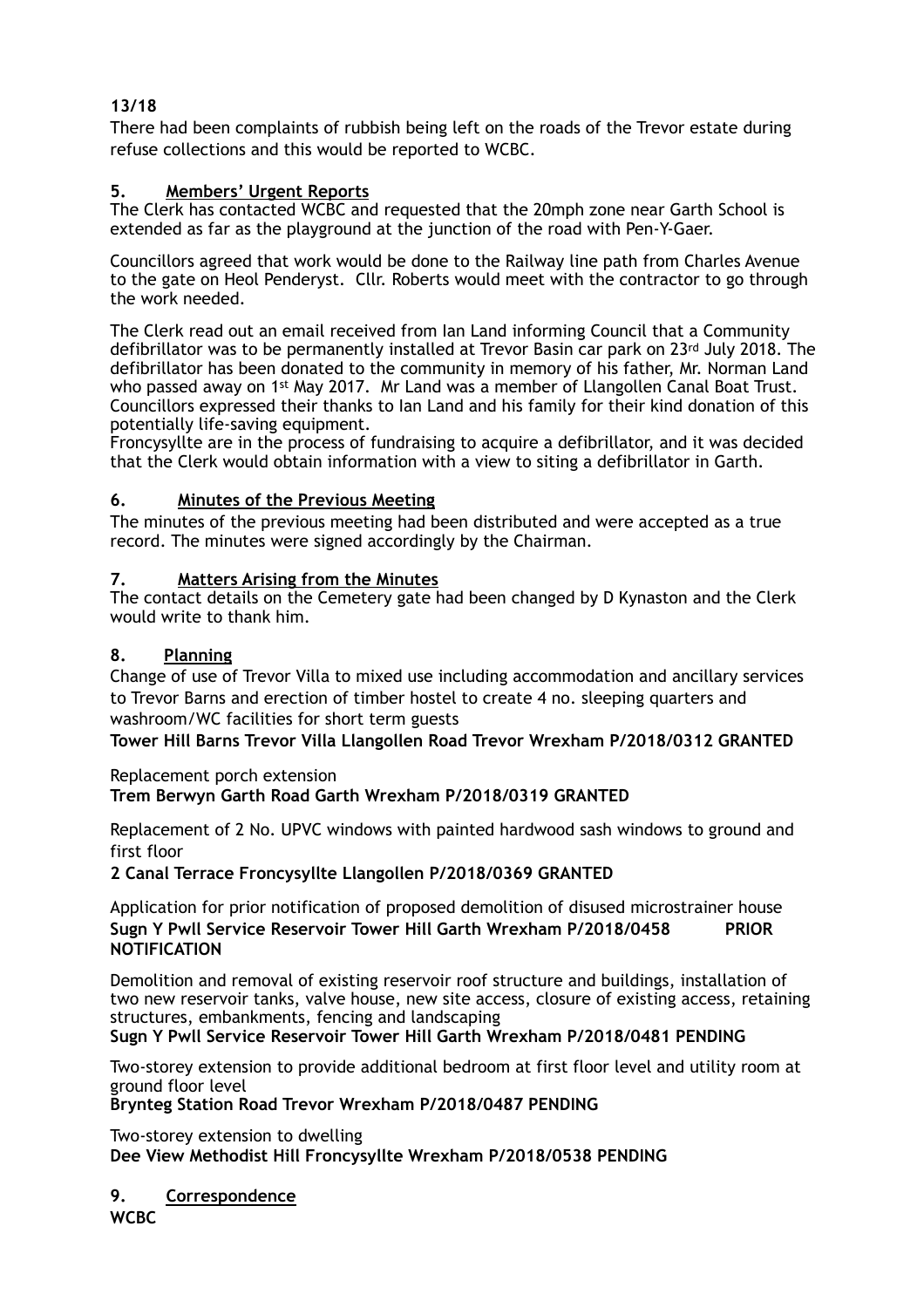Wrexham Local Development Plan: Extension of Public Consultation Deadline until 16th July 2018

Wrexham Rights of Way Improvement Plan: Consultation **14/18** Adult Social Care: Carers and Dewis Cymru posters Well-being of Future Generation Act 2015 update

### **One Voice Wales**

Consolidation and amendment of the Use Classes Order and the Permitted Development Order: consultation Training courses July 2018 Inquiry into diversity in local government Is there a tree in your community you would like to champion? OVW Conference and AGM Saturday 29th September 2018 Practical insight for CTCs and PSBs on working together to help delivery of local well-being plans: workshop 17th July 2018 Circulated Standing Orders amendment

**Public Services Board Wrexham** 

Our Well-being Plan 2018-2023

**Older People's Commissioner for Wales**  Commissioner's Newsletter

**SLCC**  2018 Conference for Wales Wednesday 5th September 2018

### **FCC Environment (UK) Limited**

Community Liaison meeting Wednesday 11th July 2018

## **AVOW**

Annual General Meeting 20th July 2018

The correspondence was made available for perusal by Councillors, and hard copies or email copies can be provided on request.

### **10. Footpaths & Roadways**

The Clerk reported that the ivy hanging over the fence from the Bryn Eryl flats in Station Road onto the footpath between the flats and the Rhos-Y-Coed estate has been reported to Plas Madoc estate office. This has been passed to the street-scene supervisor.

Complaints had been received about the hedge of the Oaks development overhanging onto the footpaths on Llangollen Road and Garth Road. The Clerk has contacted a member of the Oaks Management Association and is awaiting a reply.

Cllr Morris has spoken to the owner of the hedge overgrowing onto Llangollen Road just past the Station Road junction, and this is to be cut.

### **11. Speeding**

The results of the speed survey for Station Road and the minor traffic counts have been received by Cllr Roberts, and copies were made available for Councillor's perusal. The results were discussed and possible traffic calming measures. It was decided to ask a speed recorder company to meet with Councillors to obtain information on purchasing one for the community.

**12. Projects 2018/2019**

Nothing to report.